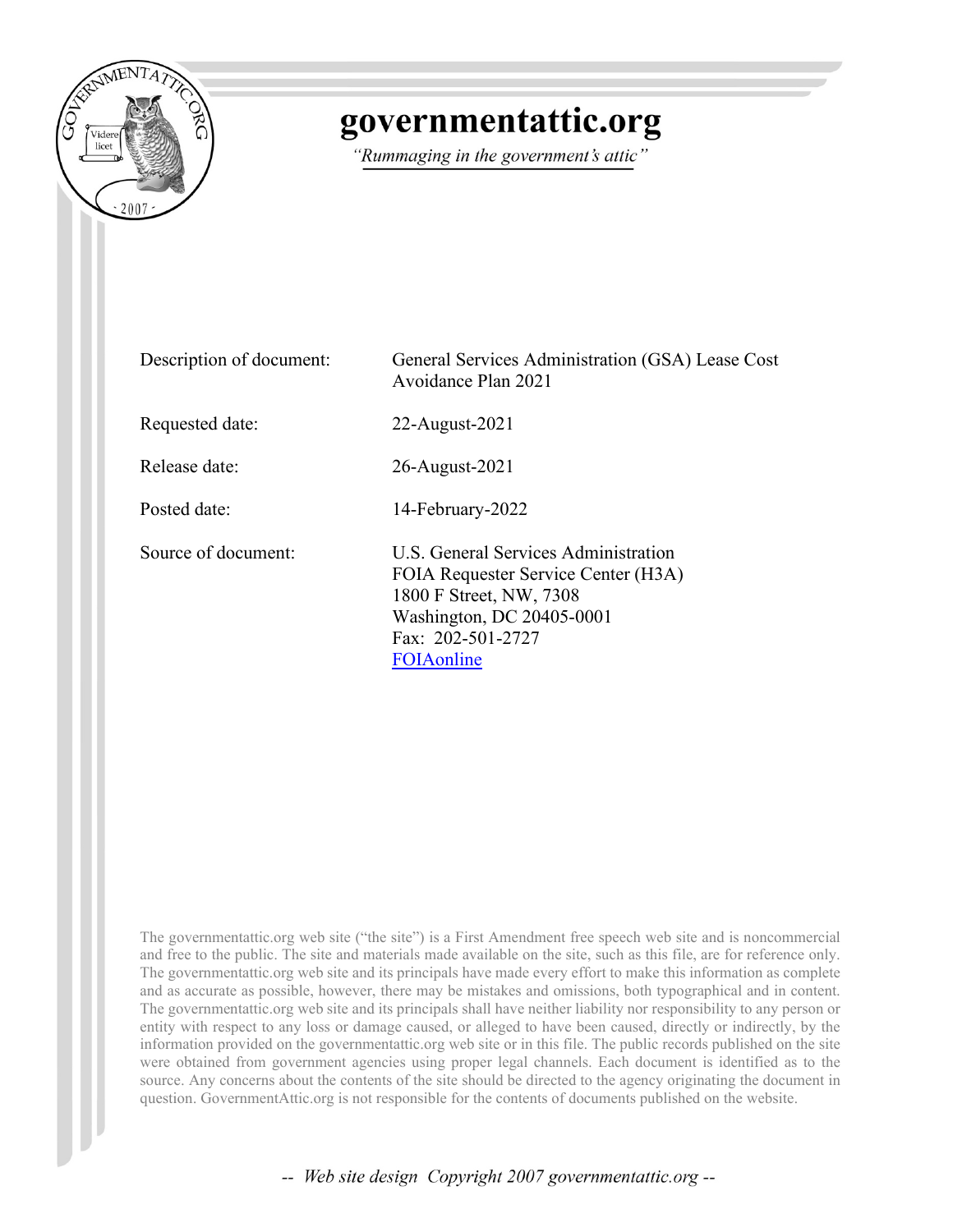



August 26, 2021

This letter is in response to your U.S. General Services Administration (GSA) Freedom of Information Act (FOIA) request number (GSA-2021-001544), submitted on August 22, 2021, in which you requested the following:

"[a] copy of the GSA Lease Cost Avoidance Plan document."

Enclosed please find the document responsive to your request.

This completes our action on this FOIA request. Should you have any questions, please contact Ken Schelbert at 202-501-1109 or by email at kenneth.schelbert@gsa.gov. You may also contact the GSA FOIA Public Liaison, Travis Lewis at (202) 219-3078 or by email at travis. lewis@gsa.gov for any additional assistance and to discuss any aspect of your FOIA request.

Sincerely,

Travis Lewis

FOIA Program Manager Office of General Counsel General Services Administration

**Enclosure** 

U.S General Services Administration 1800 F. Street, NW Washington, DC 20405 Toll Free: (855)-675-3642 Fax: (202) 501-2727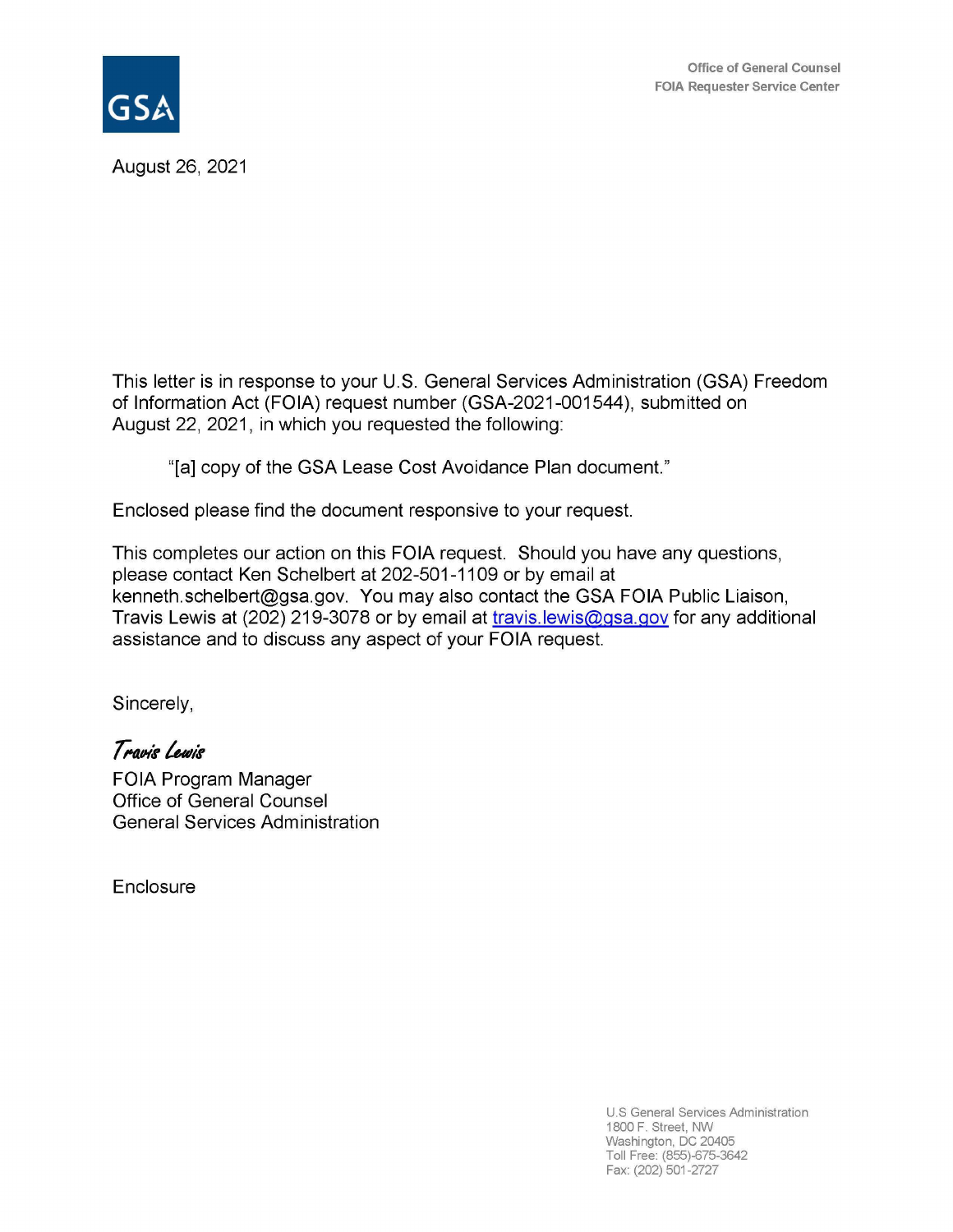## **PBS Performance Measure Definition**

| <b>Measure Name:</b>        | Lease Cost Avoidance                                                                                                                                                                                                                                                                                                                                                                                                                                                                                                                                                                                                                                                                                                                                                                                                                                                                                              |  |  |  |  |  |
|-----------------------------|-------------------------------------------------------------------------------------------------------------------------------------------------------------------------------------------------------------------------------------------------------------------------------------------------------------------------------------------------------------------------------------------------------------------------------------------------------------------------------------------------------------------------------------------------------------------------------------------------------------------------------------------------------------------------------------------------------------------------------------------------------------------------------------------------------------------------------------------------------------------------------------------------------------------|--|--|--|--|--|
| <b>Measure Owner:</b>       | Office of Leasing<br><b>Point of Contact:</b><br><b>Garhett Gordon</b>                                                                                                                                                                                                                                                                                                                                                                                                                                                                                                                                                                                                                                                                                                                                                                                                                                            |  |  |  |  |  |
| <b>Measure Description:</b> | This measure calculates the realized cost avoidance from lease transactions. Specifically, it identifies realized<br>cost avoidance through negotiating leases below market costs, reductions in RSF and moves to Federal Space.                                                                                                                                                                                                                                                                                                                                                                                                                                                                                                                                                                                                                                                                                  |  |  |  |  |  |
| <b>Strategic Alignment:</b> | Lease Cost Avoidance                                                                                                                                                                                                                                                                                                                                                                                                                                                                                                                                                                                                                                                                                                                                                                                                                                                                                              |  |  |  |  |  |
| <b>Reporting Frequency:</b> | Monthly; following 9/1/2020 - 8/31/2021 as a complete FY                                                                                                                                                                                                                                                                                                                                                                                                                                                                                                                                                                                                                                                                                                                                                                                                                                                          |  |  |  |  |  |
|                             | Measure universe consists of leases planned to be made active in REXUS in FY21 which meet the criteria<br>below. Leases moving into owned space will be included and counted as savings. All leases effective in FY21<br>will be compared to the prior lease, where applicable, to identify any savings from RSF reductions. To<br>calculate negotiated savings, leases must be in a major market or an authorized prospectus. All leases<br>effective in FY21 for primarily office space in a major market will be compared to market rates to identify cost<br>savings. Leases in markets not subject to LCRM will be evaluated for RSF changes, unless part of an excluded<br>category listed below. To enable adequate review time, this measure will utilize an offset fiscal year. Actions<br>with an approved "Digest Approval Date" in REXUS from September 2020 through August 2021 will be<br>included. |  |  |  |  |  |
| Scope (Range) of Data       | Exclusions from the measure:<br><b>Extensions</b><br>$\bullet$<br>Land Ports of Entry<br>VA Community Based Outpatient Clinics (6 pilot projects; prospectus level office project is included)<br>$\bullet$<br>On-Airport Leases<br>$\bullet$<br><b>Decennial Census Leases</b><br>Disaster Leases<br>Parking only leases<br>Antenna leases<br>Tenancy Agreements with USPS<br>Low Value Top Secret or Classified facilities (Low value defined as less than \$700,000 in annual<br>levelized rent)<br><b>Swing Space Occupancies</b>                                                                                                                                                                                                                                                                                                                                                                             |  |  |  |  |  |
| <b>Data Sources:</b>        | Real Estate Across the United States (REXUS) - PBS Real Property Inventory System<br>Occupancy Agreement Tool (OA Tool) - web-based application for creating occupancy agreements for<br>client agencies<br>Bullseye - a market analysis report for a specific requirement developed from the data of three<br>commercial real estate companies, CoSTAR, REIS, and CBRE Econometric Advisors.<br>Lease Cost Relative to Market Assessments- cash flow analysis comparing the rental components of<br>$\bullet$<br>a government lease contract to a market equivalent deal.<br><b>Prospectus Congressional Resolutions</b>                                                                                                                                                                                                                                                                                         |  |  |  |  |  |
| <b>Measure Calculation:</b> | Cost Avoidance calculations will vary depending on the type of lease:<br>1) Prospectus level leases:<br>(((Greater of Prior Lease RSF or Authorized RSF x Authorized Rate) - (New Lease RSF x Effective<br>Rate)) x Full Lease Term)<br>Non-prospectus, replacing leases within a REIS market:<br>2)<br>((Prior Lease RSF x Market Rate) - (New Lease RSF x Effective Rate)) x Full Lease Term<br>3) All other replacing leases:<br>(Prior lease RSF - New Lease RSF) x Prior Lease Rate x Full Lease Term<br>Leases moved to Federal Space<br>4)<br>-Prior Lease RSF x Prior Lease Shell Rent x 10 years<br>Leases moved from Federal Space<br>5)                                                                                                                                                                                                                                                                |  |  |  |  |  |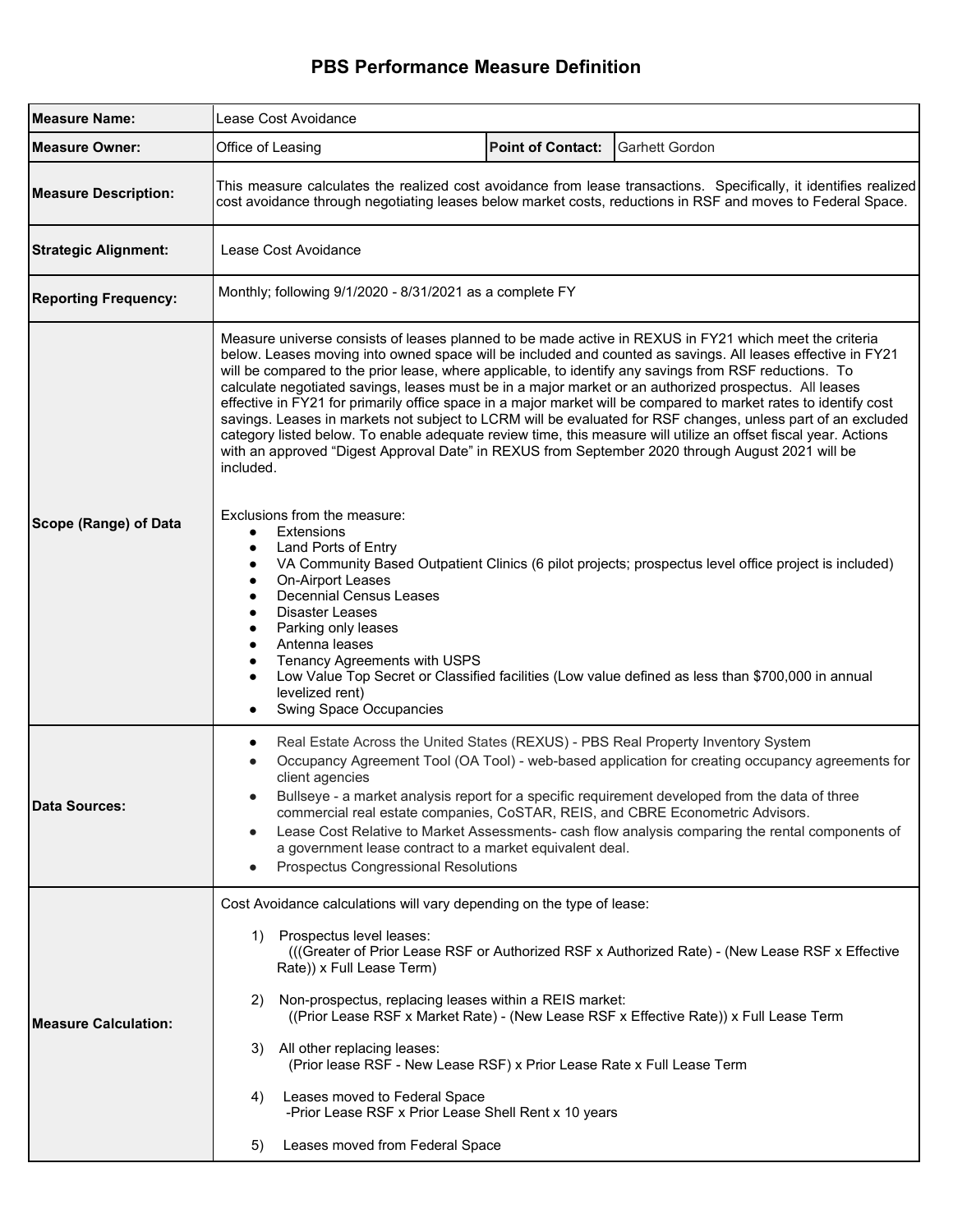|                                        | - Methodology applied will be as indicated in either 1, 2 or 3 above.<br>- Prior OA information will be used                                                                                                                                                                                                                                                                                                                                                                                                                                                                                                                                                                                                                                                                                                                                                                                                                                              |  |  |  |
|----------------------------------------|-----------------------------------------------------------------------------------------------------------------------------------------------------------------------------------------------------------------------------------------------------------------------------------------------------------------------------------------------------------------------------------------------------------------------------------------------------------------------------------------------------------------------------------------------------------------------------------------------------------------------------------------------------------------------------------------------------------------------------------------------------------------------------------------------------------------------------------------------------------------------------------------------------------------------------------------------------------|--|--|--|
|                                        | 6) Leases new to the inventory<br>((New Lease RSF x Market Rate) - (New Lease RSF x Effective Rate)) x Full Lease Term<br>Savings from negotiations only will be calculated                                                                                                                                                                                                                                                                                                                                                                                                                                                                                                                                                                                                                                                                                                                                                                               |  |  |  |
|                                        | 7) Building Purchase<br>((Prior Lease Shell Rent x Prior Lease RSF) x 20 years) - Purchase Price                                                                                                                                                                                                                                                                                                                                                                                                                                                                                                                                                                                                                                                                                                                                                                                                                                                          |  |  |  |
|                                        | For the above calculations:                                                                                                                                                                                                                                                                                                                                                                                                                                                                                                                                                                                                                                                                                                                                                                                                                                                                                                                               |  |  |  |
|                                        | Effective Rate is the levelized rate of the lease per the LCRM methodology (considers all concessions).<br>Market Rate is the levelized Bullseye rate per the LCRM methodology. Leases not subject to LCRM<br>(such as non-office or leases with less than 75% office) will have changes in RSF monetized only by<br>using the prior lease rate; there will be no comparison of rate to market.<br>Prior Lease Rate is the last billed rate of the expired lease.                                                                                                                                                                                                                                                                                                                                                                                                                                                                                         |  |  |  |
|                                        | Full lease term does not include options. Renewal options will be evaluated against the standard<br>methodology applicable to that particular lease. The full-term savings will be calculated only if the firm<br>term is 10 years or greater. Leases with a firm term less than 10 years will count savings associated<br>with the firm term only; except for AAAP transactions where the full term will be used.<br>Prior RSF and Current RSF will be based on the associated OAs.<br>Any action that includes a returning delegations/agency direct leases to GSA-controlled space will be<br>$\bullet$<br>calculated using the existing RSF to compare to the follow-on action. Individual regions are responsible<br>for identifying and documenting the prior RSF for any returning delegation/agency direct lease to be<br>included.<br>For prospectus projects, the effective and authorized rates are levelized/escalated to ensure fidelity for |  |  |  |
|                                        | comparison.                                                                                                                                                                                                                                                                                                                                                                                                                                                                                                                                                                                                                                                                                                                                                                                                                                                                                                                                               |  |  |  |
| <b>Target Setting</b><br>Methodology   | Level $3 = 10\%$ below Level 4<br>Level 4 = regional projects for lease cost avoidance<br>Level $5 = 5\%$ increase from Level 4                                                                                                                                                                                                                                                                                                                                                                                                                                                                                                                                                                                                                                                                                                                                                                                                                           |  |  |  |
|                                        | Regional targets will include all leases planned to be effective in FY21, as of the September 2020 data pull.                                                                                                                                                                                                                                                                                                                                                                                                                                                                                                                                                                                                                                                                                                                                                                                                                                             |  |  |  |
|                                        | This metric is a national measure with regional targets.                                                                                                                                                                                                                                                                                                                                                                                                                                                                                                                                                                                                                                                                                                                                                                                                                                                                                                  |  |  |  |
| <b>Data Collection</b><br>Methodology: | Each month, we will evaluate the leases that became effective for the above cost savings. The reporting year<br>will be September 2020 through August 2021.                                                                                                                                                                                                                                                                                                                                                                                                                                                                                                                                                                                                                                                                                                                                                                                               |  |  |  |
| <b>Reliability Explanation:</b>        | Each month, the report will be generated and disseminated to stakeholders for review. Identified issues will be<br>investigated and resolved.                                                                                                                                                                                                                                                                                                                                                                                                                                                                                                                                                                                                                                                                                                                                                                                                             |  |  |  |
| <b>Changes for FY21:</b>               | Clarified FY cutoff date to state that actions with an approved "Digest Approval Date" in REXUS from<br>September 2020 through August 2021 will be included.                                                                                                                                                                                                                                                                                                                                                                                                                                                                                                                                                                                                                                                                                                                                                                                              |  |  |  |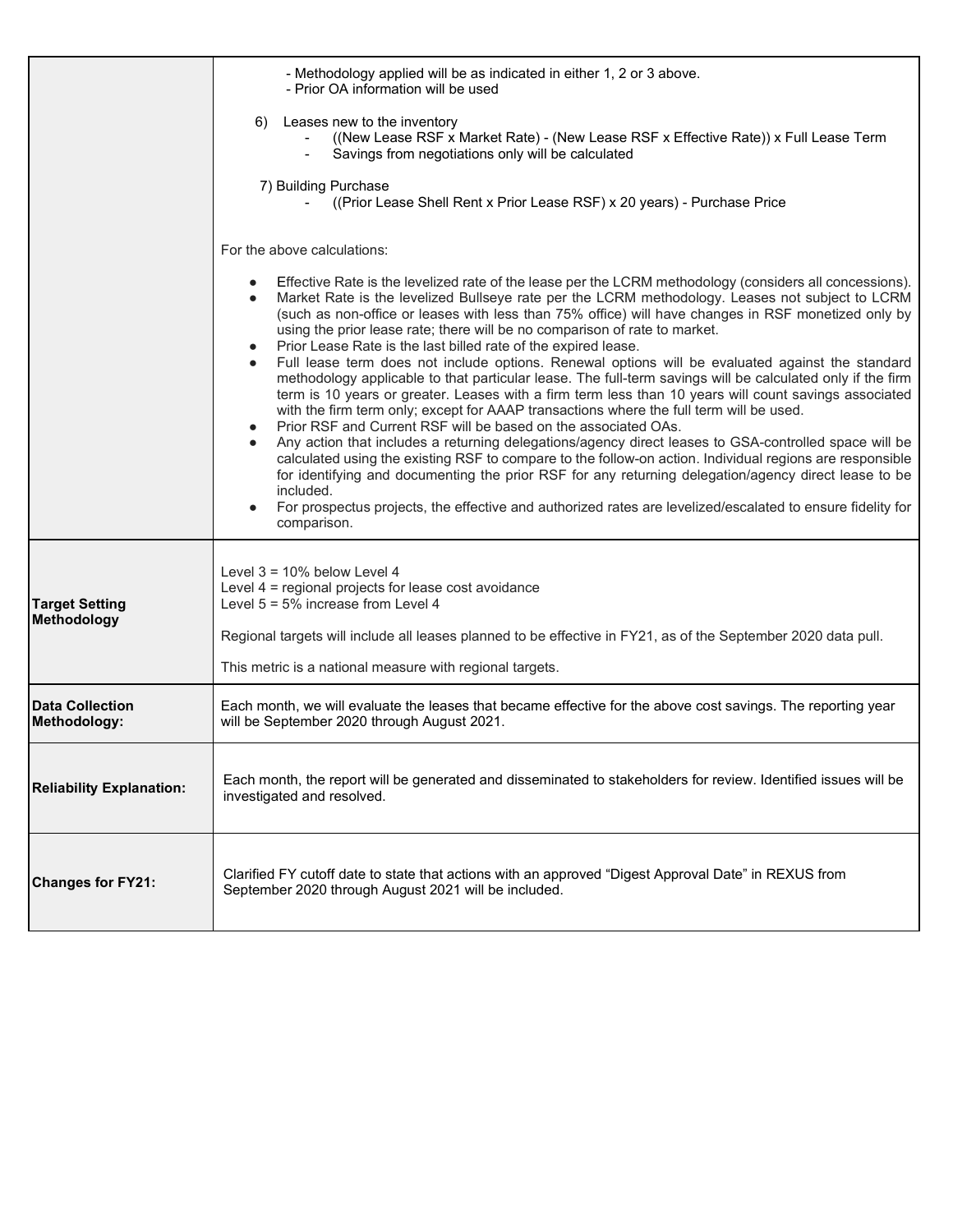## **Measure Targets**

| <b>National Targets</b> | <b>FY19</b>   |                 | <b>FY20</b>   |                 | <b>FY21</b>   |
|-------------------------|---------------|-----------------|---------------|-----------------|---------------|
|                         | <b>Target</b> | Actual          | <b>Target</b> | <b>Actual</b>   | <b>Target</b> |
| Level 3:                | \$648,747,880 |                 | \$431,075,664 |                 | \$709,968,159 |
| Level 4:                | \$738,563,869 | \$1,247,448,738 | \$491,699,377 | \$1,451,589,169 | \$795,430,726 |
| Level 5:                | \$809,329,056 |                 | \$522,011,233 |                 | \$838,162,009 |

|                |                         | <b>FY19</b>    |               | <b>FY20</b>     |                 | <b>FY21</b>    |
|----------------|-------------------------|----------------|---------------|-----------------|-----------------|----------------|
|                | <b>Regional Targets</b> | <b>Target</b>  | <b>Actual</b> | <b>Target</b>   | <b>Actual</b>   |                |
| 1              | Level 3:                | (\$9,026,071)  | \$14,010,461  | -\$17,081,650   | \$5,373,507     | -\$16,358,692  |
|                | Level 4:                | (\$7,560,581)  |               | $-$15,528,773$  |                 | $-$14,871,538$ |
|                | Level 5                 | (\$7,459,563)  |               | $-$14,752,334$  |                 | $-$14,127,961$ |
| $\overline{c}$ | Level 3:                | \$20,066,668   | \$28,070,203  | \$17,567,901    | \$85,886,962    | \$87,885,117   |
|                | Level 4:                | \$22,957,887   |               | \$19,519,890    |                 | \$97,650,131   |
|                | Level 5                 | \$24,773,664   |               | \$20,495,885    |                 | \$102,532,637  |
| 3              | Level 3:                | \$76,870,085   | \$129,077,593 | \$3,895,145     | \$40,626,146    | \$4,614,582    |
|                | Level 4:                | \$86,141,195   |               | \$4,327,939     |                 | \$5,127,313    |
|                | Level 5                 | \$94,901,339   |               | \$4,544,336     |                 | \$5,383,679    |
| 4              | Level 3:                | \$9,158,273    | \$79,676,955  | -\$40,807,559   | \$38,248,238    | \$12,724,355   |
|                | Level 4:                | \$10,824,312   |               | -\$37,097,781   |                 | \$14,138,172   |
|                | Level 5                 | \$11,306,510   |               | -\$35,242,892   |                 | \$14,845,081   |
|                | Level 3:                | \$27,084,749   | \$54,190,313  | \$2,615,070     |                 | \$6,709,746    |
| $\,$ 5 $\,$    | Level 4:                | \$30,764,206   |               | \$2,905,634     | \$19,196,313    | \$7,455,273    |
|                | Level 5                 | \$33,437,962   |               | \$3,050,916     |                 | \$7,828,036    |
| 6              | Level 3:                | (\$11,570,110) | (\$80,509)    | $-$ \$3,417,995 | $-$ \$3,110,858 | \$8,171,330    |
|                | Level 4:                | (\$9,870,837)  |               | $-$3,107,268$   |                 | \$9,079,255    |
|                | Level 5                 | (\$9,562,074)  |               | $-$2,951,904$   |                 | \$9,533,218    |
| $\overline{7}$ | Level 3:                | \$25,373,283   | \$93,345,044  | \$88,779,543    | \$159,633,647   | \$50,526,916   |
|                | Level 4:                | \$28,860,516   |               | \$98,643,936    |                 | \$56,141,018   |
|                | Level 5                 | \$31,325,041   |               | \$103,576,133   |                 | \$58,948,068   |